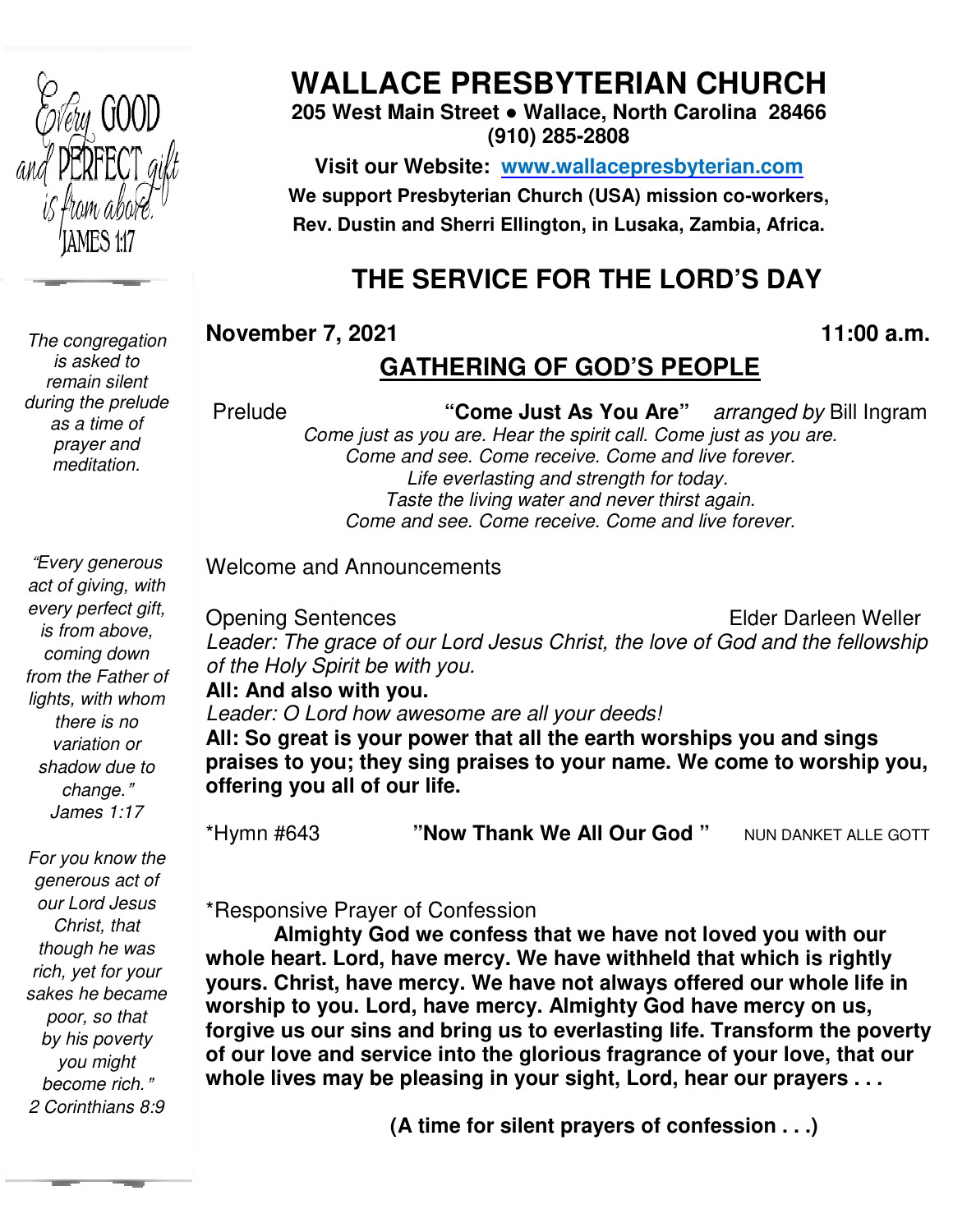*"We lift our voices; we lift our hands; we lift our lives up to you: we are an offering." Hymn #710, "We Are an Offering," Glory to God* 

\*Responsive Assurance of Pardon

*Leader: While we were still weak, at the right time Christ died for the ungodly. God proves his love for us in that while we still were sinners Christ died for us.* **All: For if while we were enemies, we were reconciled to God through the death of his Son, much more surely, having been reconciled, will we be saved by his life. Thanks be to God for his indescribable gift!**

Gloria Patri **Glory Be to the Father Glory be to the Father, and to the Son, and to the Holy Ghost; as it was in the beginning, is now, and ever shall be, world without end. Amen, amen.** 

### **PROCLAIMING GOD'S WORD**

Children's Sermon

Prayer for Illumination

 $\overline{a}$  **a lantern to our feet, a light to our paths, and a strength to our lives. Take us and use us to love and serve in the power of the Holy Spirit and Almighty God, we thank you for the gift of your holy Word. May it be in the name of your Son, Jesus Christ our Lord. Amen.**

Epistle Lesson *James 1:22-27* Elder Darleen Weller

Gospel Lesson *Mark 12:38-44*

Sermon "**Mite Makes Right**" Dr. Philip K. Gladden

A Time for Silent Reflection

Welcome of New Members

Pastoral Prayer with the Lord's Prayer

**Our Father who art in heaven, hallowed be thy name. Thy kingdom come, thy will be done, on earth as it is in heaven. Give us this day our daily bread; and forgive us our debts, as we forgive our debtors; and lead us not into temptation, but deliver us from evil. For thine is the k ingdom and the power and the glory, forever. Amen.** 

## **GIVING THANKS TO GOD**

\*Presentation of Tithes and Offerings

Offertory **"Great Is Thy Faithfulness"** *arr.* by Lloyd Larson *Great is Thy faithfulness. Great is Thy faithfulness Morning by morning, new mercies I see.* 

*All I have needed, Thy hand hath provided. Great is Thy faithfulness, Lord, unto me.* 

 *lives; they are Lord, use our voices; Lord, use our hands; Lord, use our yours: we are an offering." Hymn #710, "We Are an Offering," Glory to God*

*"All that we have, all that we are, all that we hope to be, we give to you, we give to you." Hymn #710, "We Are an Offering," Glory to God*

**College** 

**College**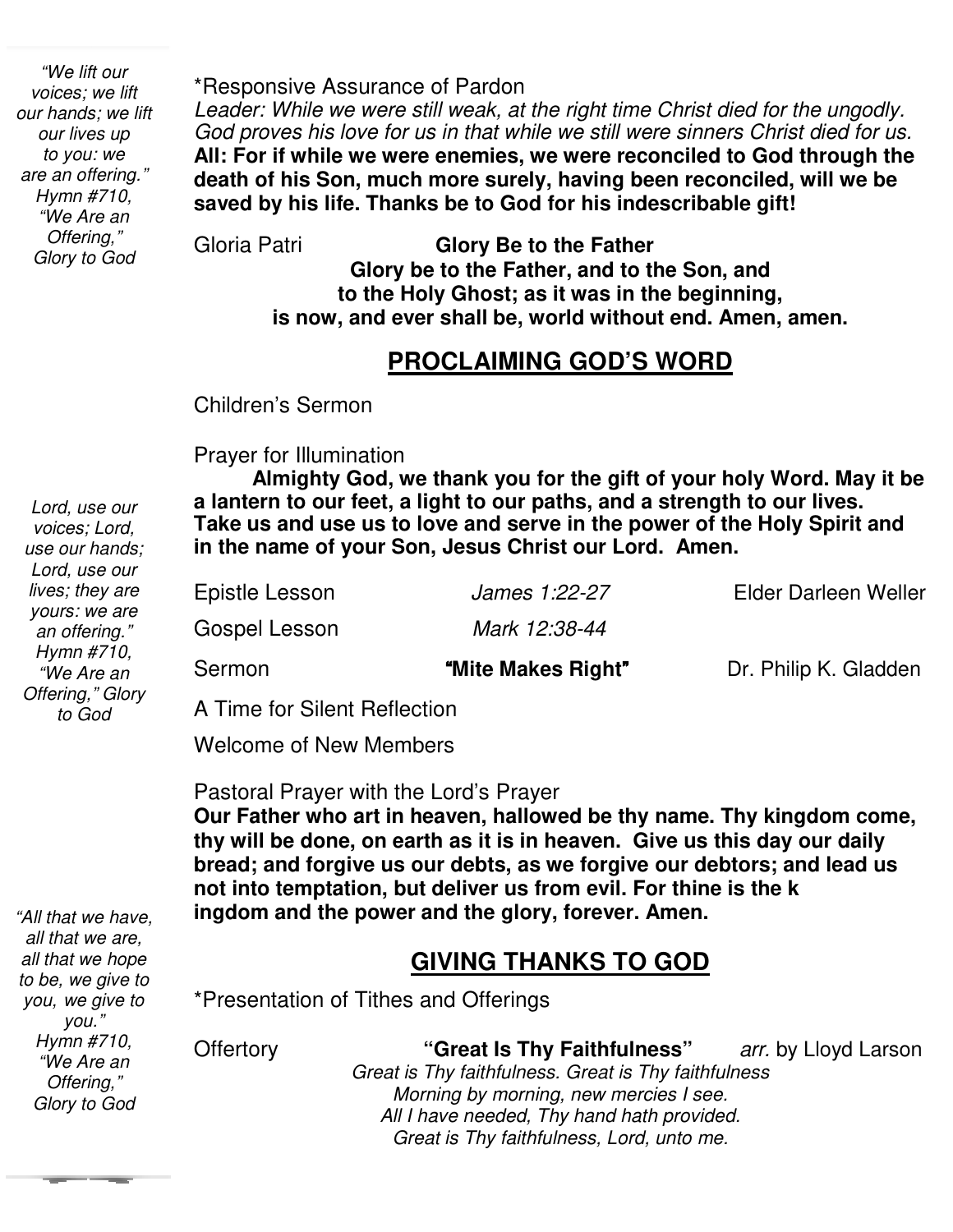### \*Doxology and Prayer of Dedication

 *Praise God from whom all blessings flow; Praise Him all creatures here below; Praise Him all creatures here below;<br>Praise Him above ye heavenly host; Praise Father, Son, and Holy Ghost. Amen.*



*"Therefore be imitators of God, as beloved children, and live in love, as Christ loved us and gave himself up for us, a fragrant offering and sacrifice to God." Ephesians 5:2* 

Affirmation of Faith: The Apostles' Creed **I believe in God the Father Almighty, Maker of heaven and earth. And in Jesus Christ his only Son our Lord; who was conceived by the Holy Ghost, born of the Virgin Mary, suffered under Pontius Pilate, was crucified, dead, and buried; he descended into hell; the third day he rose again from the dead; he ascended into heaven, and sitteth on the right hand of God the Father Almighty;**  from thence he shall come to judge the quick and the dead. I believe **the Holy Ghost; the holy catholic Church; the communion of saints; the forgiveness of sins; the resurrection of the body;**  the resurrection of the body;<br>and the life everlasting. Amen. ker of heaven and earth.<br>d in Jesus Christ his only Son our Lord;<br>o was conceived by the Holy Ghost,<br>rn of the Virgin Mary,<br>fered under Pontius Pilate,<br>s crucified, dead, and buried;<br>descended into hell;<br>third day he rose

| *Hymn #708             | "We Give Thee but Thine Own" | <b>SCHUMANN</b>              |  |  |
|------------------------|------------------------------|------------------------------|--|--|
| CONGREGATIONAL MEETING |                              |                              |  |  |
| *Benediction           |                              |                              |  |  |
| *Postlude              |                              | *All who are able may stand. |  |  |

CHOIR



Today the Attie Carr Carlton Handbell Choir will play together in worship for<br>the first time since Christmas of 2019. Named for Attie Carlton, an the first time since Christmas of 2019. Named for Attie extraordinary community piano teacher and member of our church, the bell choir began in 1994 with a gift of 3 octaves of bells in her memory. Additional gifts have allowed us to add a  $4<sup>th</sup>$  octave of bells in memory of choir member Laura Sloan, handchimes given by David and Jill Johnson in memory of Jill mother, and an extra-large bass bell given by Tim and RJ Peppe, along with gifts of music scores and tables and all the required accessories. We have had many ringers in the handbell choir during our 27-year history, but two of Mrs. Carlton's granddaughters who began in 1994 at our very first rehearsal, Emily Saunders and Geneva Carlton, continue to ring with our WPC handbell music ministry. We rehearse weekly on Wednesday nights at 6:00 in the music room. We are excited to get back to our ringing together and we are Mrs. Carlton's granddaughters who began in 1994 at our very first rehearsal,<br>Emily Saunders and Geneva Carlton, continue to ring with our WPC handbell<br>music ministry. We rehearse weekly on Wednesday nights at 6:00 in the<br>m directs the handbell choir. Choir members are: Emily Saunders; Geneva directs the handbell choir. Choir members are: Emily Saunders; Geneva<br>Maready; Sharon Robison; Linda Burroughs; Ann Carter; LuAnn Rivenbark; Tut Hall; Philip Gladden; Mary Ayres; Debbie Price; and Wayne Casteen. mes given by David and Jill Johnson in memory of Jill's<br>large bass bell given by Tim and RJ Peppe, along with<br>and tables and all the required accessories. We have<br>ne handbell choir during our 27-year history, but two of cher and member of our church, the bell<br>octaves of bells in her memory. Additiona<br>ctave of bells in memory of choir member<br>David and Jill Johnson in memory of Jill's bell given by Tim and RJ Peppe, alc<br>and all the required accessories. We<br>choir during our 27-year history, bu<br>ho began in 1994 at our very first re<br>dition, continue to ring with our WPC<br>ekly on Wednesday nights at 6:00 in<br>